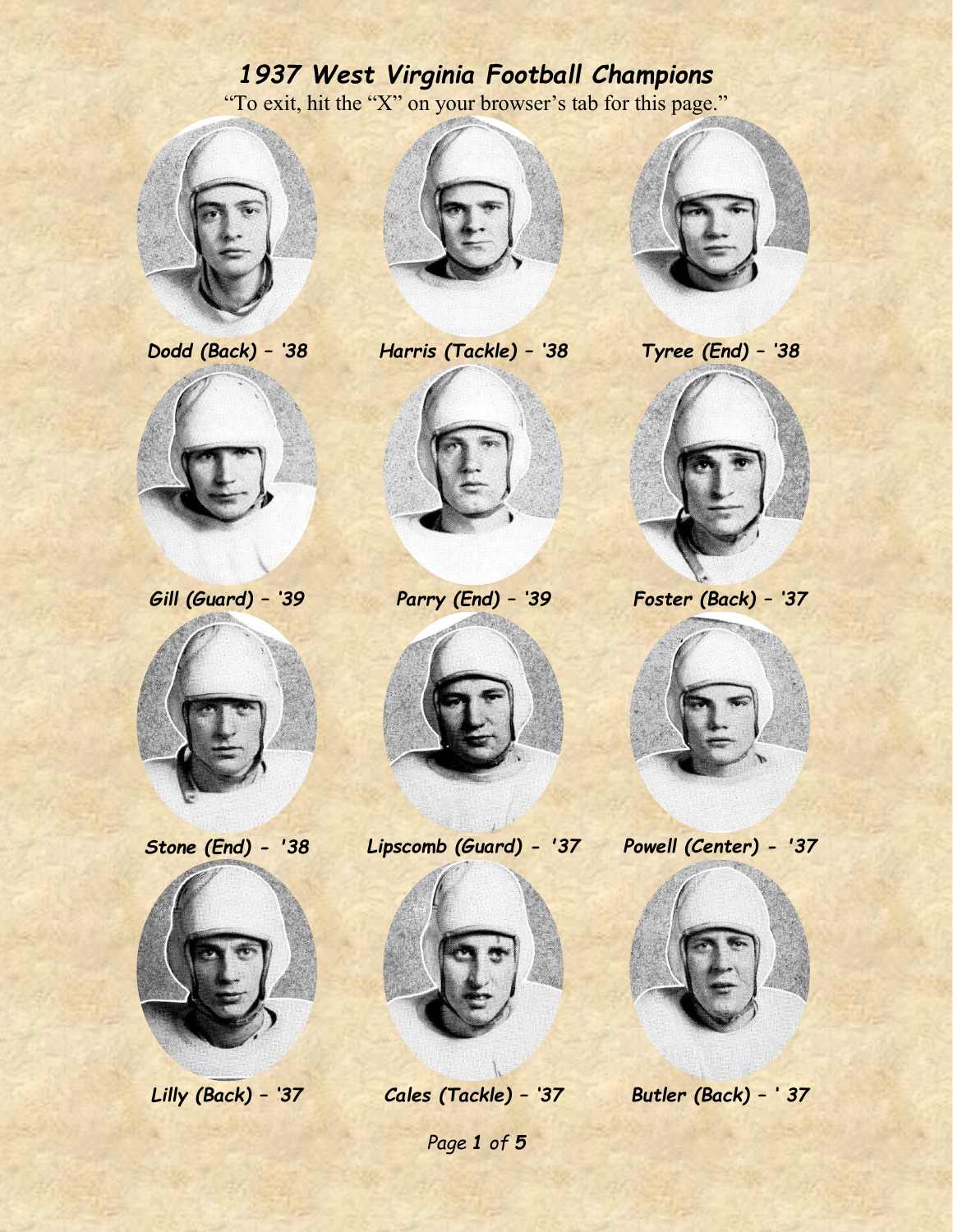*Ernie Parry's Account of HHS 1937 Football Season Championship*

*From: Charleston Gazette Mail – Saturday, October 31, 2015 Chuck McGill: Hinton's Parry recounts 1937 championship season*

*Ernie Parry cradles a weathered and worn high school yearbook, flipping through memories from 78 years ago.*

*"I played for Hinton," he said as the pages turn. "We won the state championship one year and only used 13 men the whole year. That was 1937, and I'm the last boy left."*

*Parry, a sprightly 96-year-old who resides in an assisted-living facility in Clemmons, North Carolina, finds the corner of a page and flips to the football section.*

*There are black and white photos of his coaches, followed by eloquent words chronicling the 1937 season.*

*The yearbook reads:*

*"Ever will the reminiscences of Hinton football, whether gridiron fortunes be at ebb or flood, turn first to 1937. About the round table where talk of Bobcat glories flows in after years, always there will be mention first of 'The Great Year' — 1937 — the year of the championship."*

*Hinton played eight games that season, winning them all with the exception of a 0- 0 tie against Beckley in the rain and mud.*

*Parry's memory of it all is vivid.*

*"I was very fortunate," he said. "I played with a fine bunch of boys. Our championship team was actually made because we were all freshmen there and then that one year was when we all gelled together and made the championship team.*

*"We had so few men we couldn't have any substitutes, and of course you played both ways. You played defense and offense both."*

*Parry was one of the team's most versatile players, and with a roster of 13, that was something to value.*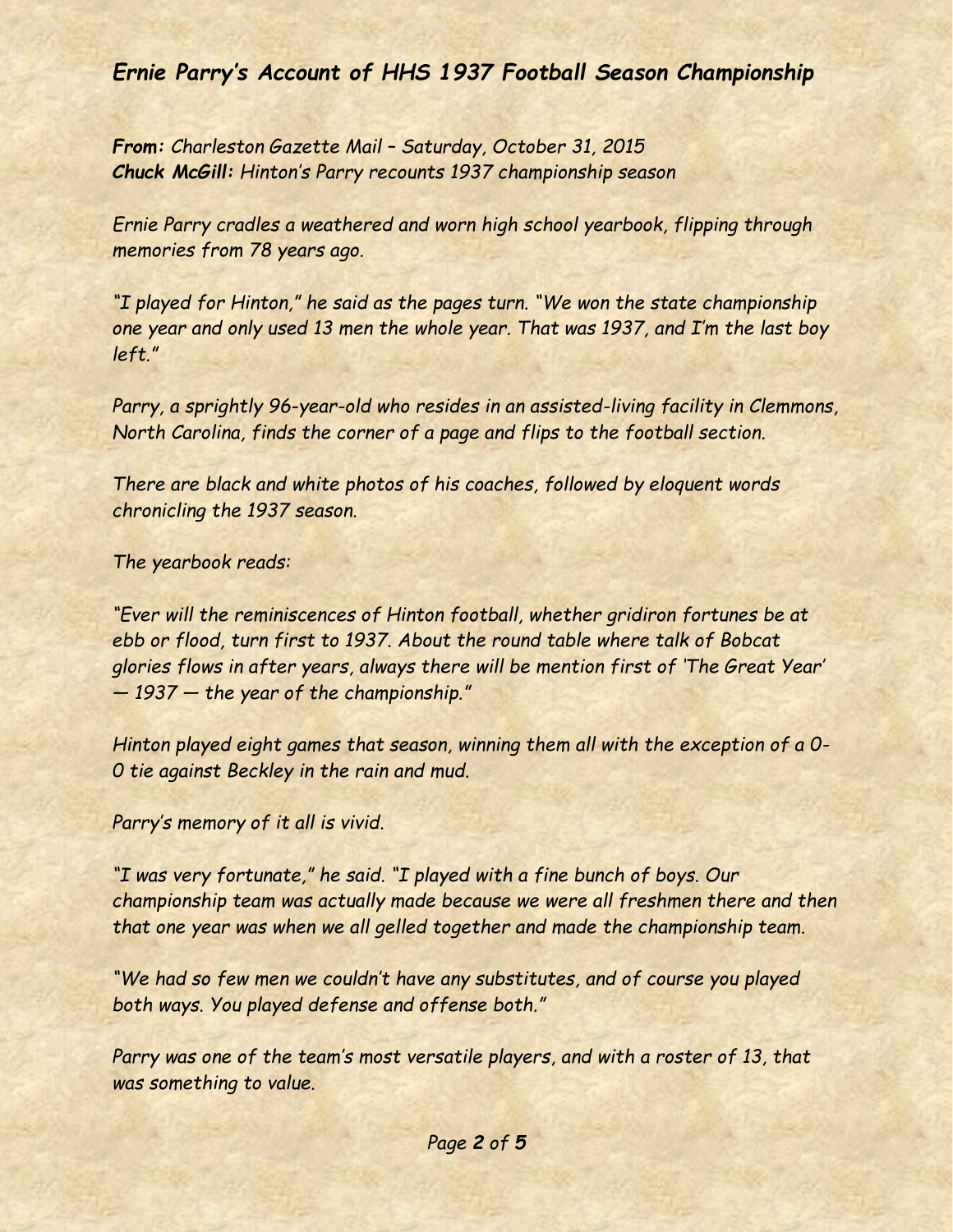*"That's what Coach liked about me," he said. "I played center, but in one game I played three positions: center, guard and blocking back. As a freshman I was what they called a running guard. We ran from an unbalanced line and we used the Notre Dame shift and we'd shift right or left, whichever way the ball was going."*

*Parry said his preference was to play end, and to make a difference on special teams.*

*"I loved to block punts," he said. "Most of my success was due to our right tackle, I played right end, and when we tried to block a punt he'd cross in front of me and take the guard who was supposed to get me on blocks and I'd go behind him and block the punt.*

*"We had quite a thing going there."*

*The pinnacle of Hinton's regular season came against Charleston High School.*

*The Oct. 12 Charleston Gazette published the headline: "Bobcats Hand Lions First Grid Setback."*

*"That was a good ballgame," Parry said of the Bobcats' 9-6 win. "[Charley] Harris got a safety in that ballgame and I blocked a punt."*

*Bobby Dodd, who Parry called "one of our stars," scored from 3 yards out. Charleston's Bob Dale scored on a 9-yard pass from Sherwood Condit in the fourth quarter, which spoiled Hinton's shutout but didn't stifle the celebration.*

*Gazette sports writer Russell Thom called it "one of the greatest 'do or die' fighting exhibitions ever presented on Laidley Field." There were 5,000 in attendance.*

*The newspaper lauded Hinton star Paul Butler.*

*"Paul Butler, boy he could kick the ball," Parry said. "He's one of the reasons we won that state championship because anytime we got in trouble we'd put Paul back there to kick and keep the opposition in a hole.*

*"Bobby Dodd, I never had thought of it this way, but Bobby Dodd said it wasn't our offense with our team that we had, he said it was our defense that we had. All of*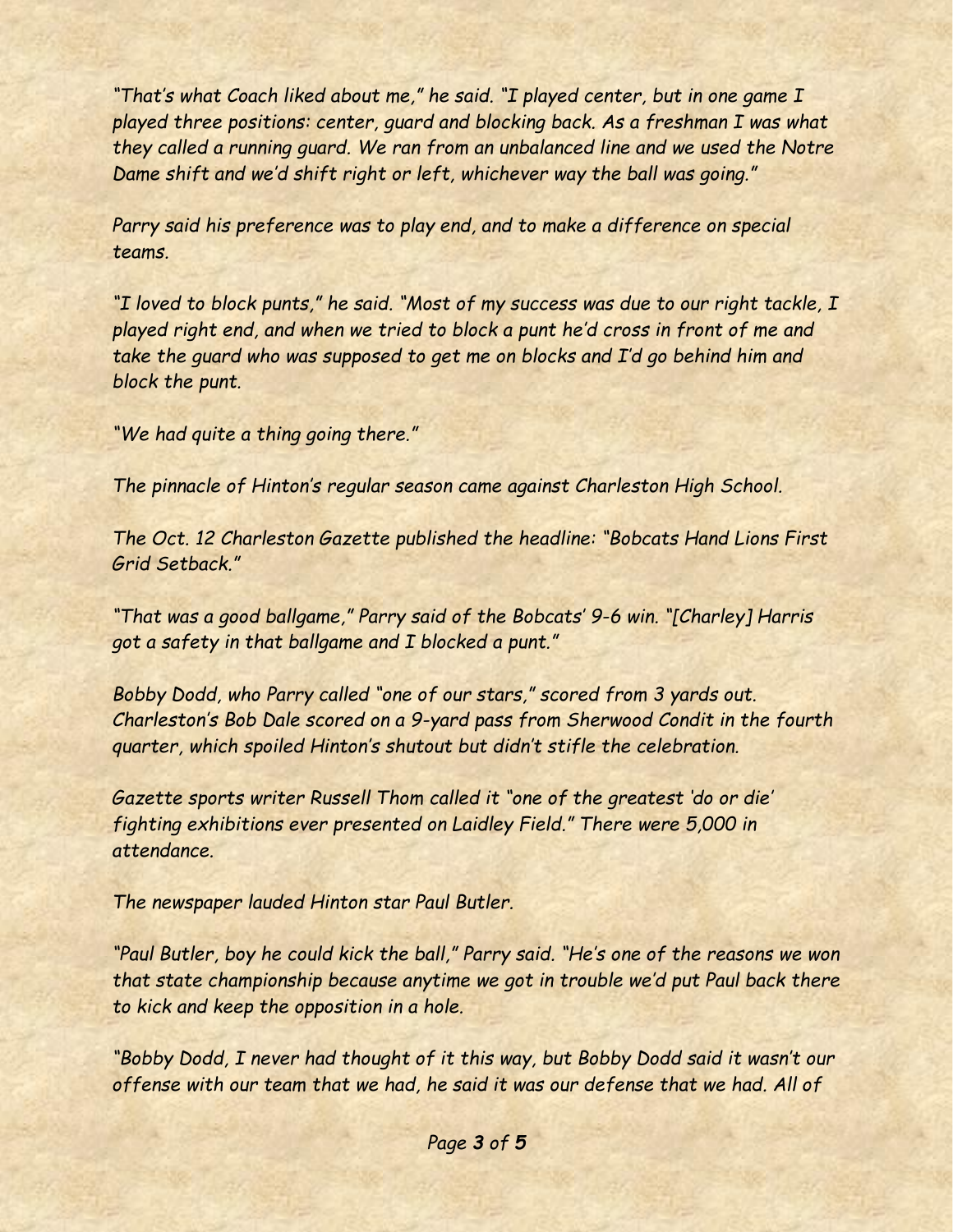*our boys were rough and ready to play ball. The defense won the game for us. We would get the team back there in a hole and they couldn't go anywhere." The 1937 Hinton team were called "Iron men" because of the two-way play, and "Worthmen" in honor of their head coach.*

*"Johnny Worth was a very good coach," Parry said. "He played with Red Grange. He was the coach the year we won the state championship, and the last two years I was there we lost only one ballgame.*

*"That's when we wore helmets but didn't have nose guards and facemasks and all. You had a leather helmet."*

*Hinton also handed East Bank its only loss in 1937. The Bobcats traveled for that game, with hundreds riding a train to see Hinton's 19-6 triumph.*

*"Hinton was a railroad town and the railroad would do anything for them," Parry said. "The railroad would run a special train for the East Bank-Hinton game, they'd run it right into East Bank for the ballgame and then bring you home.*

*"That was quite a thing. East Bank and Beckley were our two greatest rivals."*

*The yearbook read:*

*"The ironmen were on their way. Butler, all-state backfield material, flanked by Lilly, commanding, Dodd and Ratliff. Big, heady linesmen — Lipscomb, all-state, and his henchmen, Harris, Powell and Gill, Parry, Cales, Stone and Tyree. The reserves — Vass and Foster. Coach Johnny Worth, in his second year at the helm, and assistants Paul Smith and Bun Goff. Onward they swept, halting for nothing, across West Virginia's gridiron."*

*Hinton was named the state champion in football on Dec. 4, 1937. The West Virginia Sports Writers Association had 17 voters. Ten voted for Hinton and four for Wheeling. No other team received multiple votes.*

*The Dec. 5 headline in the Charleston Gazette announced the outcome: "Hinton Gridders Awarded State Scholastic Crown."*